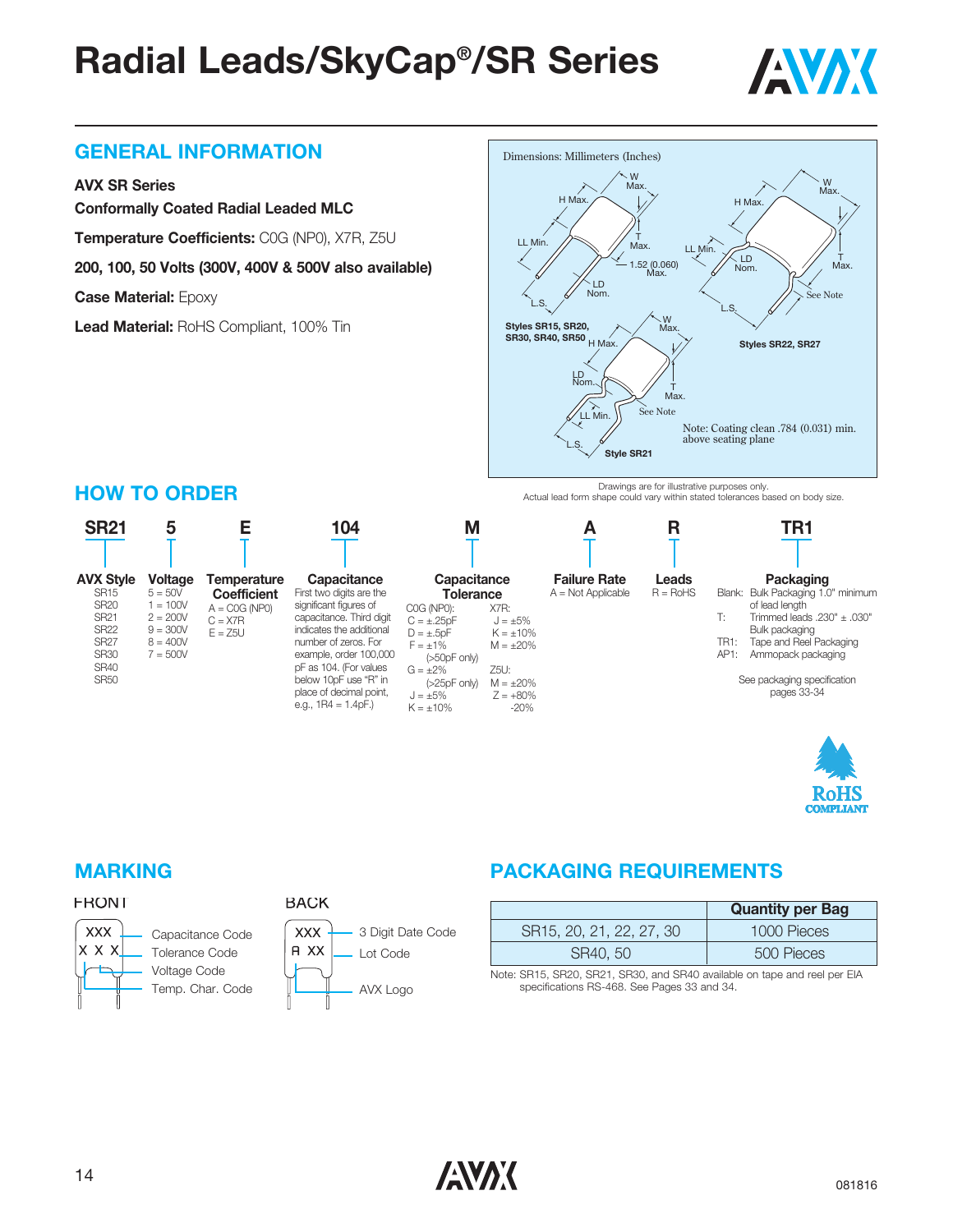

### **C0G (NP0) Dielectric**

#### **SIZE AND CAPACITANCE SPECIFICATIONS**

| <b>AVX Style</b><br><b>SR30</b><br><b>SR15</b><br><b>SR20</b><br><b>SR21</b><br><b>SR22</b><br><b>SR27</b><br><b>SR40</b><br><b>AVX "Insertable"</b><br><b>SR07</b><br><b>SR29</b><br>N/A<br>N/A<br><b>SR59</b><br><b>SR65</b><br><b>SR75</b><br>3.81<br>5.08<br>6.604<br>Width<br>5.08<br>5.08<br>7.62<br>10.16<br>(.300)<br>(W)<br>(.150)<br>(.200)<br>(.200)<br>(.200)<br>(.260)<br>(.400)<br>5.08<br>3.81<br>5.08<br>5.08<br>6.35<br>7.62<br>10.16<br>Height<br>(.200)<br>(.200)<br>(.200)<br>(.250)<br>(.300)<br>(.400)<br>(.500)<br>(H)<br>(.150)<br>3.175<br>3.175<br><b>Thickness</b><br>2.54<br>3.175<br>4.06<br>3.81<br>3.81<br>(.100)<br>(.125)<br>(.125)<br>(.125)<br>(.160)<br>(.150)<br>(.150)<br>(T)<br>2.54<br>2.54<br>7.62<br><b>Lead Spacing</b><br>5.08<br>6.35<br>5.08<br>5.08<br>(.250)<br>(L.S.)<br>(.100)<br>(.100)<br>(.200)<br>(.300)<br>(.200)<br>(.200)<br>(.400)<br><b>Lead Diameter</b><br>.508<br>.508<br>.508<br>.508<br>.508<br>.508<br>.508<br>(L.D.)<br>(.020)<br>(.020)<br>(.020)<br>(.020)<br>(.020)<br>(.020)<br>(.020)<br>Cap. in.* Industry Preferred<br><b>WVDC</b><br><b>WVDC</b><br><b>WVDC</b><br><b>WVDC</b><br><b>WVDC</b><br><b>WVDC</b><br><b>WVDC</b><br><b>WVDC</b><br>200 100 50<br>200 100 50<br>200 100 50<br>200 100 50<br>200 100 50<br>100<br>50<br>100<br>50<br>100<br><b>Values in Blue</b><br>рF | Dimensions: Millimeters (Inches) |  |
|------------------------------------------------------------------------------------------------------------------------------------------------------------------------------------------------------------------------------------------------------------------------------------------------------------------------------------------------------------------------------------------------------------------------------------------------------------------------------------------------------------------------------------------------------------------------------------------------------------------------------------------------------------------------------------------------------------------------------------------------------------------------------------------------------------------------------------------------------------------------------------------------------------------------------------------------------------------------------------------------------------------------------------------------------------------------------------------------------------------------------------------------------------------------------------------------------------------------------------------------------------------------------------------------------------------------------------------------------------|----------------------------------|--|
|                                                                                                                                                                                                                                                                                                                                                                                                                                                                                                                                                                                                                                                                                                                                                                                                                                                                                                                                                                                                                                                                                                                                                                                                                                                                                                                                                            | <b>SR50</b>                      |  |
|                                                                                                                                                                                                                                                                                                                                                                                                                                                                                                                                                                                                                                                                                                                                                                                                                                                                                                                                                                                                                                                                                                                                                                                                                                                                                                                                                            | N/A                              |  |
|                                                                                                                                                                                                                                                                                                                                                                                                                                                                                                                                                                                                                                                                                                                                                                                                                                                                                                                                                                                                                                                                                                                                                                                                                                                                                                                                                            | 12.70                            |  |
|                                                                                                                                                                                                                                                                                                                                                                                                                                                                                                                                                                                                                                                                                                                                                                                                                                                                                                                                                                                                                                                                                                                                                                                                                                                                                                                                                            | (.500)                           |  |
|                                                                                                                                                                                                                                                                                                                                                                                                                                                                                                                                                                                                                                                                                                                                                                                                                                                                                                                                                                                                                                                                                                                                                                                                                                                                                                                                                            | 12.70                            |  |
|                                                                                                                                                                                                                                                                                                                                                                                                                                                                                                                                                                                                                                                                                                                                                                                                                                                                                                                                                                                                                                                                                                                                                                                                                                                                                                                                                            |                                  |  |
|                                                                                                                                                                                                                                                                                                                                                                                                                                                                                                                                                                                                                                                                                                                                                                                                                                                                                                                                                                                                                                                                                                                                                                                                                                                                                                                                                            | 5.08                             |  |
|                                                                                                                                                                                                                                                                                                                                                                                                                                                                                                                                                                                                                                                                                                                                                                                                                                                                                                                                                                                                                                                                                                                                                                                                                                                                                                                                                            | (.200)                           |  |
|                                                                                                                                                                                                                                                                                                                                                                                                                                                                                                                                                                                                                                                                                                                                                                                                                                                                                                                                                                                                                                                                                                                                                                                                                                                                                                                                                            | 10.16                            |  |
|                                                                                                                                                                                                                                                                                                                                                                                                                                                                                                                                                                                                                                                                                                                                                                                                                                                                                                                                                                                                                                                                                                                                                                                                                                                                                                                                                            |                                  |  |
|                                                                                                                                                                                                                                                                                                                                                                                                                                                                                                                                                                                                                                                                                                                                                                                                                                                                                                                                                                                                                                                                                                                                                                                                                                                                                                                                                            | .635<br>(.025)                   |  |
|                                                                                                                                                                                                                                                                                                                                                                                                                                                                                                                                                                                                                                                                                                                                                                                                                                                                                                                                                                                                                                                                                                                                                                                                                                                                                                                                                            |                                  |  |
|                                                                                                                                                                                                                                                                                                                                                                                                                                                                                                                                                                                                                                                                                                                                                                                                                                                                                                                                                                                                                                                                                                                                                                                                                                                                                                                                                            | 50                               |  |
| $1.0 - 9.9$<br>SR151A1R0DAR                                                                                                                                                                                                                                                                                                                                                                                                                                                                                                                                                                                                                                                                                                                                                                                                                                                                                                                                                                                                                                                                                                                                                                                                                                                                                                                                |                                  |  |
| <b>SR151A100KAR</b><br>10                                                                                                                                                                                                                                                                                                                                                                                                                                                                                                                                                                                                                                                                                                                                                                                                                                                                                                                                                                                                                                                                                                                                                                                                                                                                                                                                  |                                  |  |
| 15<br><b>SRA150KAR</b>                                                                                                                                                                                                                                                                                                                                                                                                                                                                                                                                                                                                                                                                                                                                                                                                                                                                                                                                                                                                                                                                                                                                                                                                                                                                                                                                     |                                  |  |
| SRA220KAR<br>22<br>33<br>SRA330KAR                                                                                                                                                                                                                                                                                                                                                                                                                                                                                                                                                                                                                                                                                                                                                                                                                                                                                                                                                                                                                                                                                                                                                                                                                                                                                                                         |                                  |  |
| SR_____A390KAR<br>39                                                                                                                                                                                                                                                                                                                                                                                                                                                                                                                                                                                                                                                                                                                                                                                                                                                                                                                                                                                                                                                                                                                                                                                                                                                                                                                                       |                                  |  |
| SR.,   4470KAR<br>47                                                                                                                                                                                                                                                                                                                                                                                                                                                                                                                                                                                                                                                                                                                                                                                                                                                                                                                                                                                                                                                                                                                                                                                                                                                                                                                                       |                                  |  |
| SR.,,,,,,A680KAR<br>68<br>100<br><b>SR151A101KAR</b>                                                                                                                                                                                                                                                                                                                                                                                                                                                                                                                                                                                                                                                                                                                                                                                                                                                                                                                                                                                                                                                                                                                                                                                                                                                                                                       |                                  |  |
| <b>SR</b> _____A151KAR<br>150                                                                                                                                                                                                                                                                                                                                                                                                                                                                                                                                                                                                                                                                                                                                                                                                                                                                                                                                                                                                                                                                                                                                                                                                                                                                                                                              |                                  |  |
| 220<br><b>SRA221KAR</b>                                                                                                                                                                                                                                                                                                                                                                                                                                                                                                                                                                                                                                                                                                                                                                                                                                                                                                                                                                                                                                                                                                                                                                                                                                                                                                                                    |                                  |  |
| SRA331KAR<br>330                                                                                                                                                                                                                                                                                                                                                                                                                                                                                                                                                                                                                                                                                                                                                                                                                                                                                                                                                                                                                                                                                                                                                                                                                                                                                                                                           |                                  |  |
| 390<br><b>SRA391KAR</b><br><b>SRA471KAR</b>                                                                                                                                                                                                                                                                                                                                                                                                                                                                                                                                                                                                                                                                                                                                                                                                                                                                                                                                                                                                                                                                                                                                                                                                                                                                                                                |                                  |  |
| 470<br>680<br>SR_____A681KAR                                                                                                                                                                                                                                                                                                                                                                                                                                                                                                                                                                                                                                                                                                                                                                                                                                                                                                                                                                                                                                                                                                                                                                                                                                                                                                                               |                                  |  |
| 1000<br><b>SR211A102KAR</b>                                                                                                                                                                                                                                                                                                                                                                                                                                                                                                                                                                                                                                                                                                                                                                                                                                                                                                                                                                                                                                                                                                                                                                                                                                                                                                                                |                                  |  |
| 1500<br><b>SRA152KAR</b>                                                                                                                                                                                                                                                                                                                                                                                                                                                                                                                                                                                                                                                                                                                                                                                                                                                                                                                                                                                                                                                                                                                                                                                                                                                                                                                                   |                                  |  |
| <b>SRA222KAR</b><br>2200<br>SRA392KAR<br>3900                                                                                                                                                                                                                                                                                                                                                                                                                                                                                                                                                                                                                                                                                                                                                                                                                                                                                                                                                                                                                                                                                                                                                                                                                                                                                                              |                                  |  |
| <b>SR</b> <sub>-----</sub> A472KAR<br>4700                                                                                                                                                                                                                                                                                                                                                                                                                                                                                                                                                                                                                                                                                                                                                                                                                                                                                                                                                                                                                                                                                                                                                                                                                                                                                                                 |                                  |  |
| 6800<br>SRA682KAR                                                                                                                                                                                                                                                                                                                                                                                                                                                                                                                                                                                                                                                                                                                                                                                                                                                                                                                                                                                                                                                                                                                                                                                                                                                                                                                                          |                                  |  |
| 8200<br>SR-----A822KAR                                                                                                                                                                                                                                                                                                                                                                                                                                                                                                                                                                                                                                                                                                                                                                                                                                                                                                                                                                                                                                                                                                                                                                                                                                                                                                                                     |                                  |  |
| 10,000<br><b>SR305A103KAR</b><br>15,000<br><b>SR-----A153KAR</b>                                                                                                                                                                                                                                                                                                                                                                                                                                                                                                                                                                                                                                                                                                                                                                                                                                                                                                                                                                                                                                                                                                                                                                                                                                                                                           |                                  |  |
| SR.,  A223KAR<br>22,000                                                                                                                                                                                                                                                                                                                                                                                                                                                                                                                                                                                                                                                                                                                                                                                                                                                                                                                                                                                                                                                                                                                                                                                                                                                                                                                                    |                                  |  |
| 33,000<br><b>SRA333KAR</b>                                                                                                                                                                                                                                                                                                                                                                                                                                                                                                                                                                                                                                                                                                                                                                                                                                                                                                                                                                                                                                                                                                                                                                                                                                                                                                                                 |                                  |  |
| SRA393KAR<br>39,000                                                                                                                                                                                                                                                                                                                                                                                                                                                                                                                                                                                                                                                                                                                                                                                                                                                                                                                                                                                                                                                                                                                                                                                                                                                                                                                                        |                                  |  |
| <b>SR</b> ______A473KAR<br>47,000                                                                                                                                                                                                                                                                                                                                                                                                                                                                                                                                                                                                                                                                                                                                                                                                                                                                                                                                                                                                                                                                                                                                                                                                                                                                                                                          |                                  |  |
| 68,000<br>SRA683KAR<br><b>SRA104KAR</b><br>100,000                                                                                                                                                                                                                                                                                                                                                                                                                                                                                                                                                                                                                                                                                                                                                                                                                                                                                                                                                                                                                                                                                                                                                                                                                                                                                                         |                                  |  |

For other styles, voltages, tolerances and lead lengths see Part No. Codes or contact factory.

**\*Other capacitance values available upon special request.**



Capacitance ranges available for SR12 and SR07 same as SR15 SR62 and SR59 same as SR21 SR64 and SR65 same as SR30 SR75 same as SR40 SR13 same as SR21

**NOTE:** For others voltages, tolerances, electrical specifications and NPO typical characteristics, see the AVX Multilayer Ceramic Leaded Capacitors Catalog.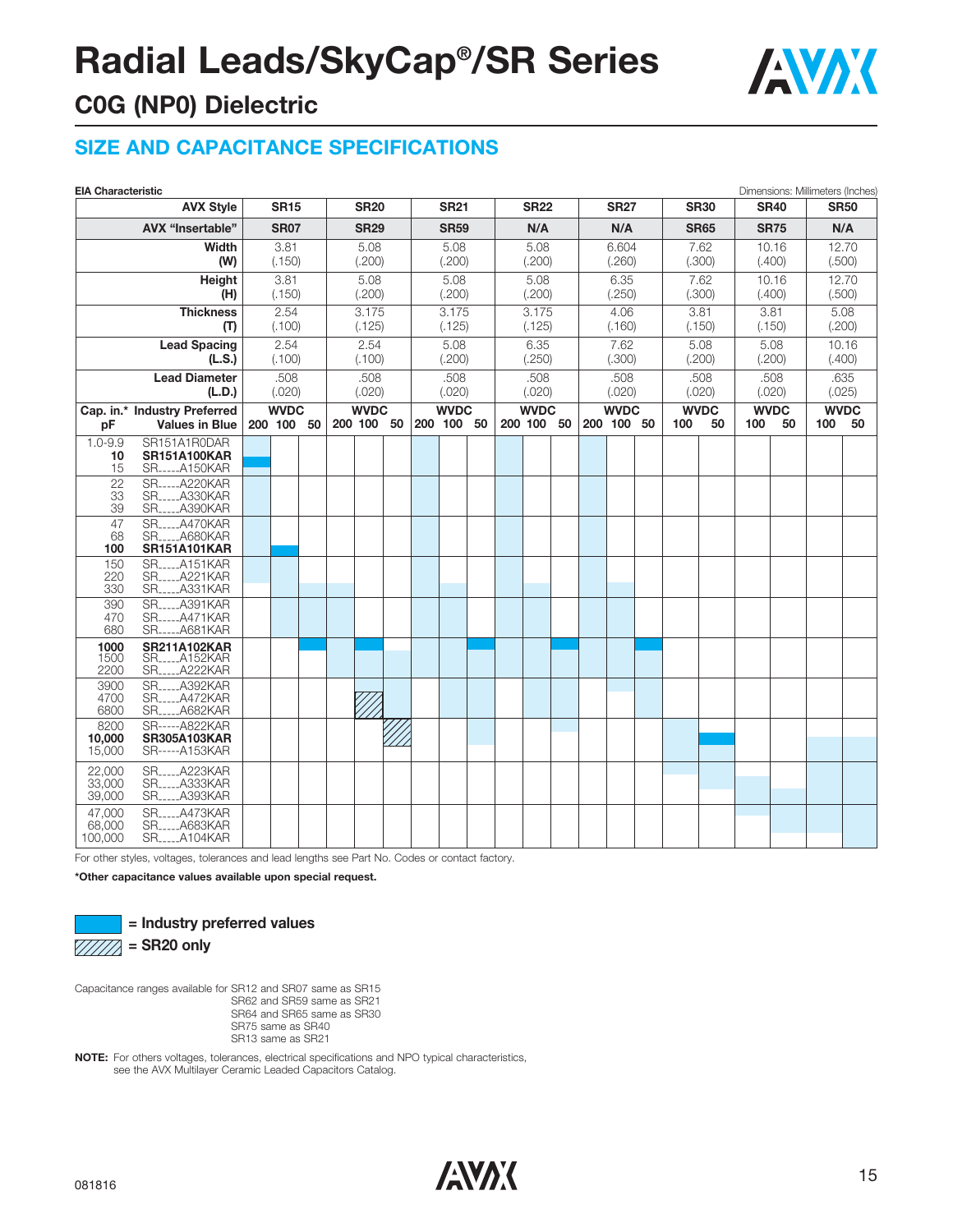

### **X7R Dielectric**

### **SIZE AND CAPACITANCE SPECIFICATIONS**

| <b>EIA Characteristic</b>                                                              |                                                                               |                |                |                 |                |                 |                |                 |                |                                  |               |                                  |                |                |                |                |                 |                |             |    |                 | Dimensions: Millimeters (Inches) |    |
|----------------------------------------------------------------------------------------|-------------------------------------------------------------------------------|----------------|----------------|-----------------|----------------|-----------------|----------------|-----------------|----------------|----------------------------------|---------------|----------------------------------|----------------|----------------|----------------|----------------|-----------------|----------------|-------------|----|-----------------|----------------------------------|----|
| <b>AVX Style</b><br><b>SR15</b>                                                        |                                                                               |                | <b>SR20</b>    |                 | <b>SR21</b>    |                 |                |                 | <b>SR22</b>    |                                  | <b>SR27</b>   |                                  | <b>SR30</b>    |                | <b>SR40</b>    |                |                 | <b>SR50</b>    |             |    |                 |                                  |    |
|                                                                                        | AVX "Insertable"<br><b>SR07</b>                                               |                | <b>SR29</b>    |                 | <b>SR59</b>    |                 |                | N/A             |                | N/A                              | <b>SR65</b>   |                                  |                | <b>SR75</b>    |                |                | N/A             |                |             |    |                 |                                  |    |
| Width                                                                                  |                                                                               |                | 3.81           |                 | 5.08           |                 | 5.08           |                 | 5.08           |                                  | 6.604<br>7.62 |                                  |                | 10.16          |                |                | 12.70           |                |             |    |                 |                                  |    |
| (W)                                                                                    |                                                                               |                | (.150)         |                 | (.200)         |                 | (.200)         |                 | (.200)         |                                  |               | (.260)                           |                | (.300)         |                |                | (.400)          |                | (.500)      |    |                 |                                  |    |
|                                                                                        | Height<br>(H)                                                                 |                | 3.81<br>(.150) |                 |                | 5.08<br>(.200)  |                |                 | 5.08<br>(.200) |                                  |               | 5.08<br>(.200)                   |                | 6.35<br>(.250) |                | 7.62<br>(.300) | 10.16<br>(.400) |                |             |    | 12.70<br>(.500) |                                  |    |
| <b>Thickness</b><br>(T)                                                                |                                                                               | 2.54<br>(.100) |                | 3.175<br>(.125) |                | 3.175<br>(.125) |                | 3.175<br>(.125) |                | 3.81<br>4.06<br>(.160)<br>(.150) |               |                                  | 3.81<br>(.150) |                |                | 5.08<br>(.200) |                 |                |             |    |                 |                                  |    |
| <b>Lead Spacing</b>                                                                    |                                                                               |                | 2.54           |                 |                | 2.54            |                |                 | 5.08           |                                  |               | 6.35                             |                | 7.62           |                | 5.08           |                 |                | 5.08        |    | 10.16           |                                  |    |
|                                                                                        | (L.S.)                                                                        |                | (.100)         |                 |                | (.100)          |                |                 | (.200)         |                                  |               | (.250)                           |                | (.300)         |                | (.200)         |                 |                | (.200)      |    | (.400)          |                                  |    |
| <b>Lead Diameter</b><br>(L.D.)                                                         |                                                                               |                | .508<br>(.020) |                 | .508<br>(.020) |                 | .508<br>(.020) |                 |                | .508<br>(.020)                   |               | .508<br>.508<br>(.020)<br>(.020) |                |                | .508<br>(.020) |                |                 | .635<br>(.025) |             |    |                 |                                  |    |
| Cap. in.* Industry Preferred                                                           |                                                                               | <b>WVDC</b>    |                |                 | <b>WVDC</b>    |                 |                | <b>WVDC</b>     |                |                                  |               | <b>WVDC</b>                      | <b>WVDC</b>    |                | <b>WVDC</b>    |                |                 |                | <b>WVDC</b> |    | <b>WVDC</b>     |                                  |    |
| рF                                                                                     | <b>Values in Blue</b>                                                         |                | 200 100 50     |                 |                | 200 100 50      |                |                 | 200 100        | 50                               | 100 50        |                                  | 100            | 50             | 200 100        |                | 50              | 200            | 100         | 50 | 200             | 100                              | 50 |
| 470<br>1000<br>1500                                                                    | <b>SRC471KAR</b><br><b>SR155C102KAR</b><br><b>SRC152KAR</b>                   |                |                |                 |                |                 |                |                 |                |                                  |               |                                  |                |                |                |                |                 |                |             |    |                 |                                  |    |
| 2200<br>3300<br>4700                                                                   | <b>SRC222KAR</b><br><b>SRC332KAR</b><br><b>SRC472KAR</b>                      |                |                |                 |                |                 |                |                 |                |                                  |               |                                  |                |                |                |                |                 |                |             |    |                 |                                  |    |
| 6800<br>10,000<br>15,000                                                               | <b>SR</b> C682KAR<br><b>SR215C103KAR</b><br><b>SR</b> <sub>----</sub> C153KAR |                |                |                 |                |                 |                |                 |                |                                  |               |                                  |                |                |                |                |                 |                |             |    |                 |                                  |    |
| <b>SRC223KAR</b><br>22,000<br>33,000<br><b>SRC333KAR</b><br>47,000<br><b>SRC473KAR</b> |                                                                               |                |                |                 |                |                 |                |                 |                |                                  |               |                                  |                |                |                |                |                 |                |             |    |                 |                                  |    |
| 68,000<br>100,000<br>150,000                                                           | <b>SR</b><br>C683KAR<br><b>SR215C104KAR</b><br><b>SRC154KAR</b>               |                |                |                 |                |                 |                |                 |                |                                  |               |                                  |                |                |                |                |                 |                |             |    |                 |                                  |    |
| 220,000<br>330,000<br>390,000                                                          | <b>SR215C224KAR</b><br><b>SRC334KAR</b><br><b>SR</b> <sub>-----</sub> C394KAR |                |                |                 |                |                 |                |                 |                |                                  |               |                                  |                |                |                |                |                 |                |             |    |                 |                                  |    |
| 470,000<br>1.0 uF<br>2.2 uF                                                            | <b>SR305C474KAR</b><br><b>SR305C105KAR</b><br>SR405C225KAR                    |                |                |                 |                |                 |                |                 |                |                                  |               |                                  |                |                |                |                |                 |                |             |    |                 |                                  |    |
| 2.7 uF<br>4.7 uF<br>10.0 uF                                                            | SR505C275KAR<br>SR505C475KAR<br>SR655C106KAR                                  |                |                |                 |                |                 |                |                 |                |                                  |               |                                  |                |                |                |                |                 |                |             |    |                 |                                  |    |

For other styles, voltages, tolerances and lead lengths see Part No. Codes or contact factory.



**= Industry preferred values**

**= Extended range**

**= Extended range with 0.150" thickness maximum**